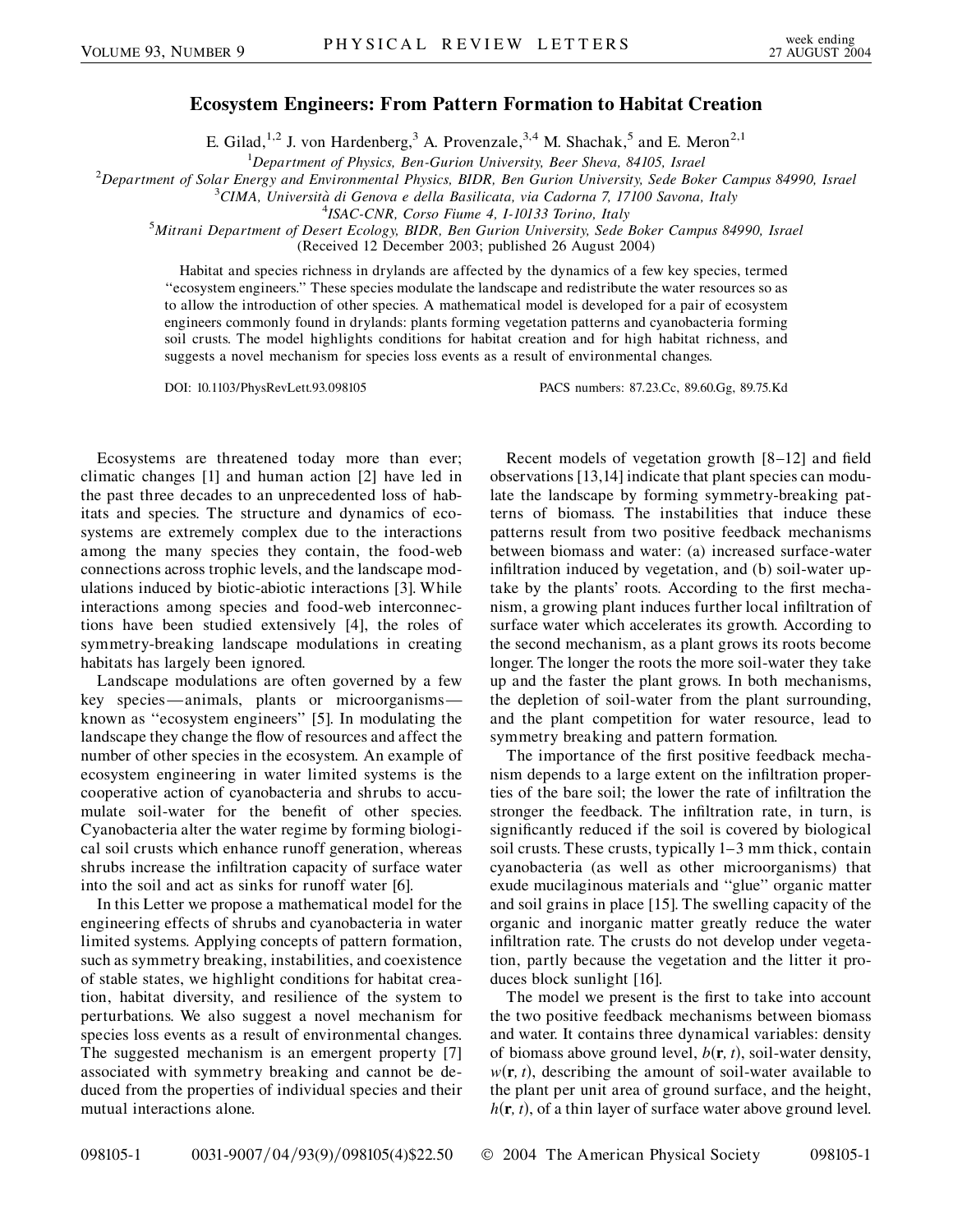The model equations in nondimensional form are

$$
b_t = G_b b(1 - b) - \mu b + \delta_b \nabla^2 b,
$$
  
\n
$$
w_t = I - (1 - \rho b)w - \beta G_w w + \delta_w \nabla^2 w,
$$
  
\n
$$
h_t = p - I + \nabla^2 (h^2) + 2 \nabla h \cdot \nabla \zeta + 2h \nabla^2 \zeta,
$$
\n(1)

where the subscript *t* denotes partial time derivative and  $\nabla^2 = \partial_x^2 + \partial_y^2$ . The quantity  $G_b$  represents biomass growth rate and  $\beta G_w$  the rate of soil-water consumption by the vegetation. The quantity *I* represents the infiltration rate of surface water into the soil, and the parameter p stands for the precipitation rate. The parameter  $\mu$ describes the rate of biomass loss due to mortality and disturbances (e.g., grazing), and  $\rho$  represents reduced evaporation due to shading. Finally, the term  $\delta_h \nabla^2 b$  represents seed dispersal while the term  $\delta_w \nabla^2 w$  describes soil-water transport in a nonsaturated soil [17]. The ground surface need not be flat —its height is given by the topography function  $\zeta(\mathbf{r})$ . The equation for *h* has been derived using shallow-water theory [18]. The equations for *b* and *w* are phenomenological.

The two positive feedback effects between biomass and water are included in the explicit forms of the infiltration term *I* and the biomass growth rate  $G_b$ . The infiltration *I* is assumed to depend on the biomass *b* according to [10,11]

$$
I = \alpha h(\mathbf{r}, t) \frac{b(\mathbf{r}, t) + qf}{b(\mathbf{r}, t) + q},
$$
 (2)

where  $\alpha$ , *q*, and *f* are constants. The parameter *f* quantifies the infiltration property of the soil. Small values,  $f \ll 1$ , model the existence of a soil crust, as the infiltration rate in bare soil  $(b = 0)$  is much smaller than the rate in a vegetated soil. As *f* gets close to 1 the infiltration term becomes independent of biomass, representing the absence of a soil crust. The biomass growth rate is modeled by

$$
G_b(\mathbf{r}, t) = \int_{\Omega} g(\mathbf{r}, \mathbf{r}', t) w(\mathbf{r}', t) d\mathbf{r}',
$$

$$
g(\mathbf{r}, \mathbf{r}', t) = \frac{1}{2\pi\sigma_0^2} \exp\left[-\frac{|\mathbf{r} - \mathbf{r}'|^2}{2[\sigma_0(1 + \eta b(\mathbf{r}, t))]^2}\right], \quad (3)
$$

where the integration is over the entire domain  $\Omega$ . According to this form the biomass growth rate depends not only on the amount of soil-water at the plant location, but also on the amount of soil-water in the neighborhood which the plant's roots extend to. The positive feedback effect due to water uptake by the roots is captured by the dependence of the root length on biomass,  $\sigma(\mathbf{r}, t)$  =  $\sigma_0[1 + \eta b(\mathbf{r}, t)]$ ; the bigger the biomass the longer the roots and the higher the water uptake. The water consumption rate at a point **r** is similarly given by

$$
G_w(\mathbf{r}, t) = \int_{\Omega} g(\mathbf{r}', \mathbf{r}, t) b(\mathbf{r}', t) d\mathbf{r}'. \tag{4}
$$

Note that  $g(\mathbf{r}', \mathbf{r}, t) \neq g(\mathbf{r}, \mathbf{r}', t)$ . The soil-water consumption rate at a given point is due to all plants whose roots extend to this point.

Equations (1) have two stationary uniform states representing bare soil and uniform vegetation, as well as patterned states. Uniform solutions and their linear stability have been studied analytically while nonuniform solutions were obtained by solving Eqs. (1) numerically using a pseudospectral code with periodic boundary conditions. Figure 1 shows the uniform states and their stability properties for two choices of parameters, corresponding to plants that differ in their root extension rates,  $\eta$ , in their growth rates and in their maximum standing biomass densities. The bare-soil state,  $B (b = 0, w = 0)$  $p, h = p/\alpha f$ , loses stability as the precipitation *p* exceeds a threshold  $p_c$ . Depending on the parameters the bifurcation at  $p = p_c$  is super or subcritical. Plants characterized by small  $\eta$  appear in a supercritical bifurcation



FIG. 1. Biomass *b* vs precipitation *p* for plane topography. Solid lines denote stable solutions while dashed (dotted) lines denote solutions which are unstable to uniform (nonuniform) perturbations. The branch  $\mathcal B$  represents a uniform bare-soil solution; The two branches marked  $A$  and  $E$  represent uniform vegetation states for two different parameter choices, corresponding to  $(\mathcal{A})$  low biomass density, high growth rate, and short root lengths and  $(\mathcal{E})$  higher biomass density, low growth rate, and long root lengths. The insets show typical biomass patterns of the  $\mathcal E$  species along the precipitation gradient. Dark shades of gray represent high biomass. Parameter values used are  $\mu = 0.3, \alpha = 10, f = 0.1, \delta_b = 10^{-4}, \delta_w = 10^{-2}, \sigma_0 =$ 0.1, and  $(A)$ :  $\eta = 0.7, \beta = 1, \rho = 0.6, q = 0.25;$  (E):  $\eta =$ 3.5,  $\beta = 5$ ,  $\rho = 3$ ,  $q = 0.05$ . These values reflect realistic orders of magnitudes for shrubs in water limited systems [17,19]. Nondimensional units have been converted to dimensional quantities using the following scalings (obtained for a particular choice of scaling parameters): precipitation *P*  $(500 \text{ mm/yr})p$ , biomass  $B = (1 \text{ Kg/m}^2)b$ .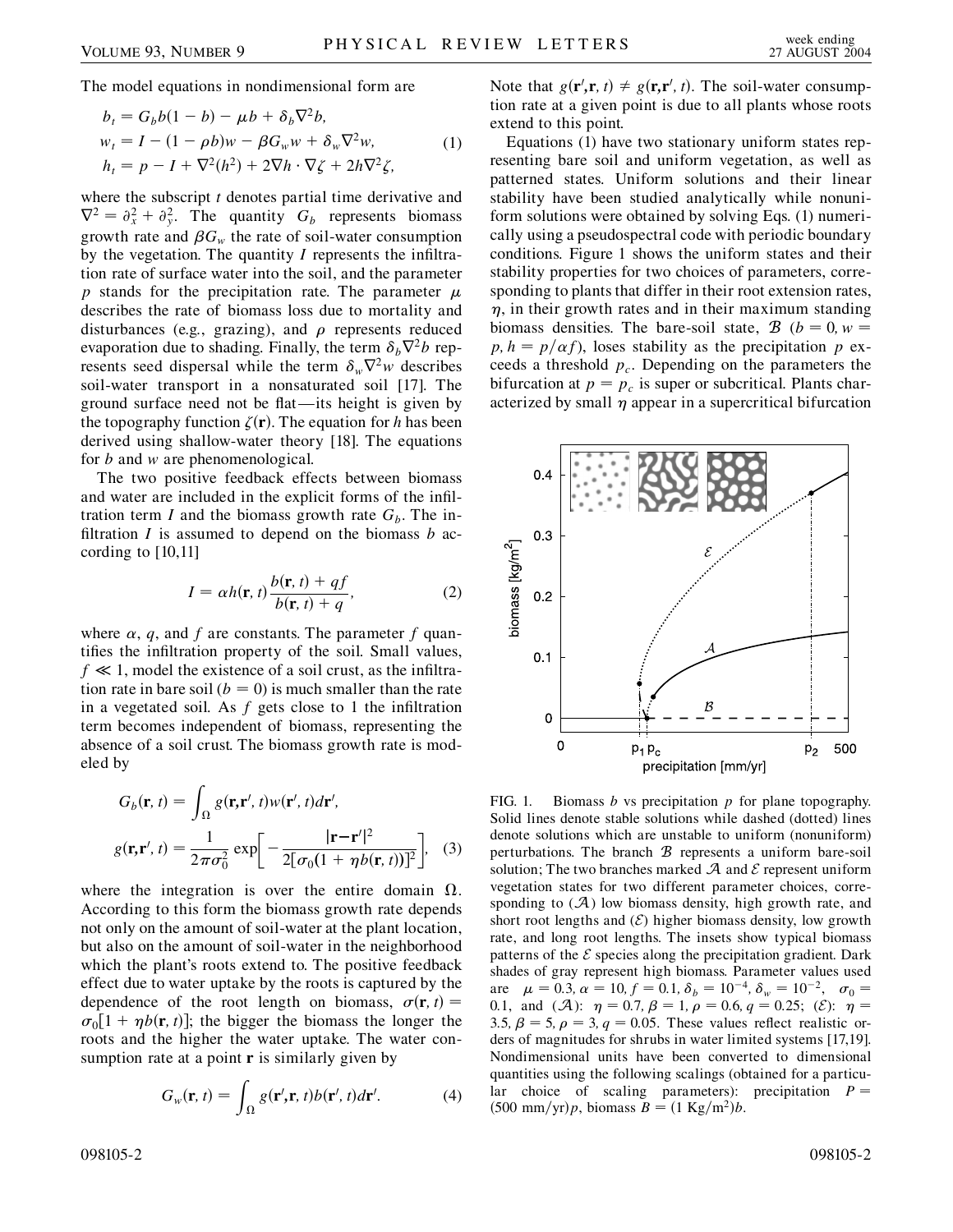(branch  $A$  in Fig. 1) while plants characterized by larger  $\eta$  appear in a subcritical bifurcation (branch  $\mathcal{E}$ ). The former may represent annual plants while the latter may be associated with shrubs or trees.

Both vegetation branches are unstable to finite wave number perturbations. Specifically, the  $\mathcal E$  branch, that appears at the bifurcation point,  $p = p_1$ , is unstable in the range  $p_1 < p < p_2$ . In this range patterned states prevail: spots at relatively small *p*, stripes at intermediate *p* and gaps at relatively high *p*, as the panels in Fig. 1 show. The patterned states also extend to values  $p < p_1$ (coexistence of spots with bare soil; see Fig. 1) and to values  $p > p_2$  (coexistence of gaps and uniform vegetation).

The model equations (1) can be used to study conditions that maximize the accumulation of soil-water for the benefit of other species. We associate the variable *b* in the model equations with the biomass of a plant engineer, such as shrub, and parametrize the presence of biological crust by the value of *f*. The upper panels of Fig. 2 show the spatial distributions of *b*, *w*, and *h* for a small value of  $f = 0.1$  (crusted soil) for three species characterized by distinct values of  $\eta$ . For  $\eta \gg 1$  there is a significant depletion of soil-water in the vicinity of the vegetation patch [Fig. 2(a)]. At intermediate values,  $\eta \sim \mathcal{O}(1)$ , a pronounced *maximum* is induced at the patch location [Fig.  $2(b)$  and  $2(c)$ ]. This maximum may exceed the soilwater level corresponding to the uniform bare state (see dotted line in Fig. 2), thereby creating habitats for plant species that would not grow in the absence of the ecosystem engineer.

The soil-water distribution in Fig. 2(b) has been obtained with low values of the parameter *f*, corresponding



FIG. 2. Spatial profiles of *b*, *w*, and *h* obtained by taking cross sections through two-dimensional numerical solutions of (1). The profiles represent three different species (different  $\eta$ ) at two levels of crust coverage, with dimensional precipitation  $P = 75$  mm/yr ( $p = 0.15$ ): (a)  $\eta = 12, f = 0.1$ ; (b)  $\eta =$ 3.5,  $f = 0.1$ ; (c)  $\eta = 2$ ,  $f = 0.1$ ; (d)  $\eta = 12$ ,  $f = 0.9$ ; (e)  $\eta =$ 3.5,  $f = 0.9$ ; (f)  $\eta = 2$ ,  $f = 0.9$ . Other parameters are the same as those of the  $\mathcal E$  branch in Fig. 1. Panels (a) and (d) span an horizontal range corresponding to 14 m, all others span 3.5 m.

to a crusted soil. Higher values of *f* can lower the soilwater amount that a plant accumulates below the level of a bare soil as shown in Fig. 2(e). Thus the accumulation of soil-water beyond the bare-soil level, and the consequent creation of habitats, is a combined engineering effect of the plant-cyanobacteria system.

The model equations can also be used to study conditions that make the plant-cyanobacteria system resilient to environmental changes. Resilience to climatic fluctuations, such as droughts, is achieved by a wide coexistence range of spots with bare soil. This coexistence range becomes wider as  $\eta$  is increased. Resilience to disturbances, such as crust removal, is also affected by  $\eta$ as illustrated by the lower panels of Fig. 2. The habitats that a plant species with  $\eta = 3.5$  creates (thanks to the infiltration feedback) are destroyed when the crust coverage is reduced, but the plant species itself survives (thanks to the roots feedback) and is capable of restoring the habitats once the crust recovers [Figs.  $2(b)$  and  $2(e)$ ]. A plant species with lower  $\eta$  ( $\eta$  = 2) may outperform in accumulating soil-water but, as Figs. 2(c) and 2(f) show, makes the system fragile. Crust removal not only destroys the habitats; it also leads to the disappearance of the plant species itself, making the system no longer recoverable. A plant species with higher  $\eta$  ( $\eta$  = 12) survives the crust removal but does not accumulate soil-water [Figs. 2(a) and 2(d)]. This suggests that optimal tuning of  $\eta$ , and possibly other parameters, is required for a plantcyanobacteria system to act as an effective and resilient ecosystem engineer. The model provides an excellent tool for identifying the optimal parameter ranges.

So far we were concerned with habitat creation by the plant-cyanobacteria system. The *diversity* of created habitats, and consequently species richness [6], depends to a large extent on the types of patterns formed by the ecosystem engineers. Periodic patterns provide only one type of habitat —the unit cell that repeats itself periodically. Aperiodic or disordered patterns provide many more habitats. Such patterns arise in coexistence ranges of different stable states. An earlier study [9,12] predicted a variety of coexistence ranges along the precipitation axis: bare soil and spots, spots and stripes, stripes and gaps, gaps and uniform vegetation. In these ranges long lived (if not asymptotic) patterns involving arbitrary spatial mixtures of the coexisting states can be realized.

We conclude by proposing a novel mechanism of species loss events: An environmental change inducing a transition between different pattern states of the ecosystem engineers can lead to the local disappearance of species if the transition involves a habitat loss. We illustrate this mechanism with an example of a banded vegetation on a slope with low infiltration as shown in Fig. 3(a). When the precipitation falls below a critical value the system self-organizes into an hexagonal spot pattern, as shown in Fig. 3(b)]. The new pattern state is